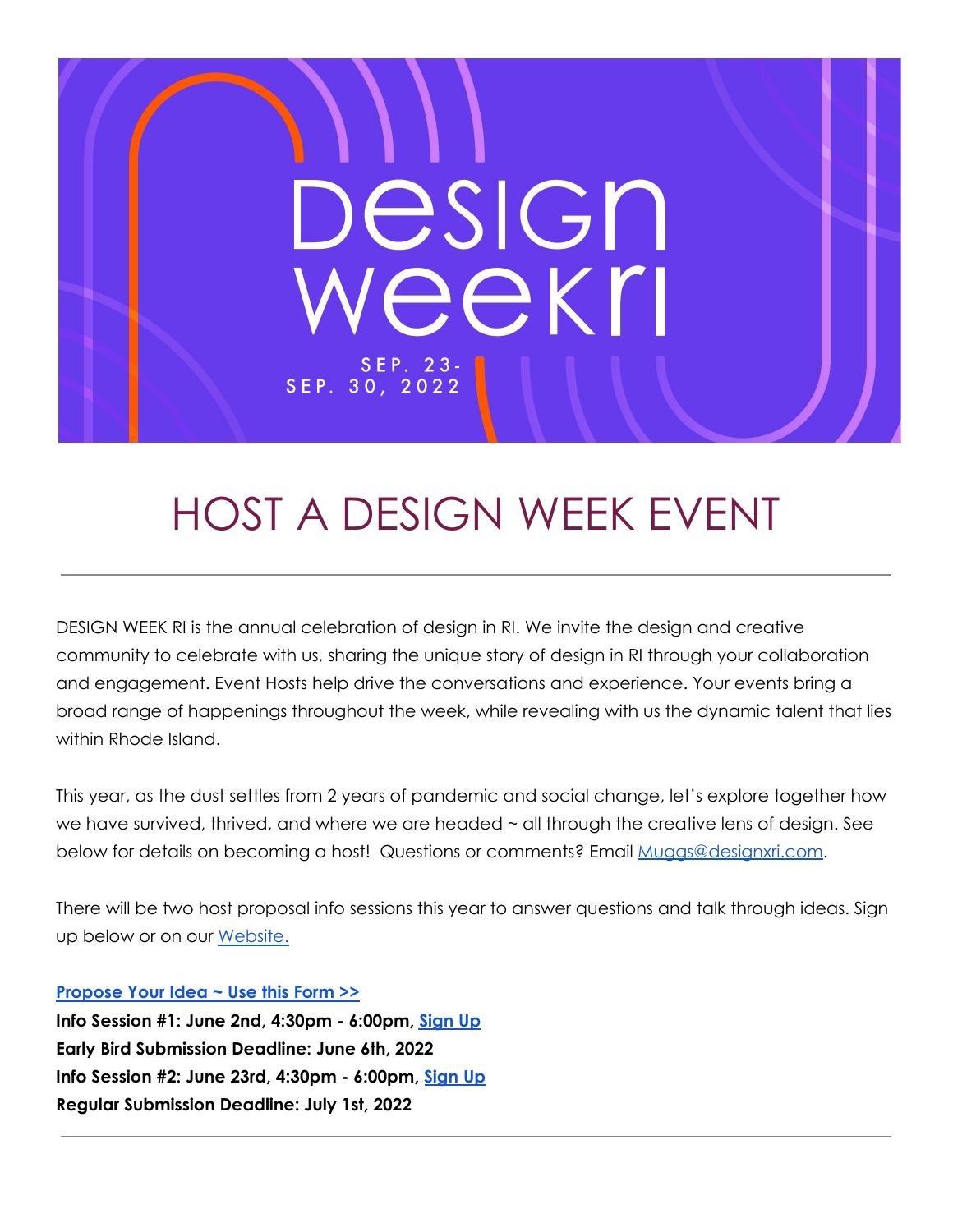## EVENTS AND MORE

DESIGN WEEK RI is eight days of design throughout Rhode Island. Event types are really endless, so get your creative thoughts flowing!

To help, here are some ideas you might consider:

- Host an open house or reception at your studio / office.
- Break bread with your colleagues and tackle meaty questions over lunch.
- Celebrate big and small victories by presenting a project or two.
- Pull together a panel discussion on something relevant, important, or just plain fun.
- Share your knowledge through a workshop or interactive design experience.
- Lead a group of participants on an [architectural, urban design, ecological, enter your idea] bike or walking tour.

If you have an event idea, but do not have a location and/or all speakers worked out, fill out the *proposal form and let us know! We'll do what we can to help.*

## THE DETAILS

The DESIGN WEEK RI committee reviews all submissions and curates a final selection based on diversity of ideas, design discipline, topic, location, and general flow of the overall DESIGN WEEK RI schedule. Approved events get support from DESIGNxRI as part of DESIGN WEEK RI 2022 in the following ways:

- DESIGNxRI manages the event registration process and provides on-site support.
- DESIGNxRI ensures all events are listed on a dedicated website page under the DESIGN WEEK RI banner, and includes the hosts' logo, information, and event description.
- Events are promoted through the DESIGNxRI and DESIGN WEEK RI email and social media channels (an audience of more than 15,000).
- Event planning support and best practices suggestions.

In exchange, hosts agree to provide the following:

- Coordinate all event details such as location, logistics, food/beverage and speakers.
- Promote the event through your social media and/or email lists.
- Use official DESIGN WEEK RI materials visibly during your event and throughout the week.
- Help support other hosts and partners by co-promoting your events as DESIGN WEEK RI 2022 events.
- Manage the day of attendance tracking and send us 3-5 photos of the event that we can share on social media and post-DESIGN WEEK RI thank yous!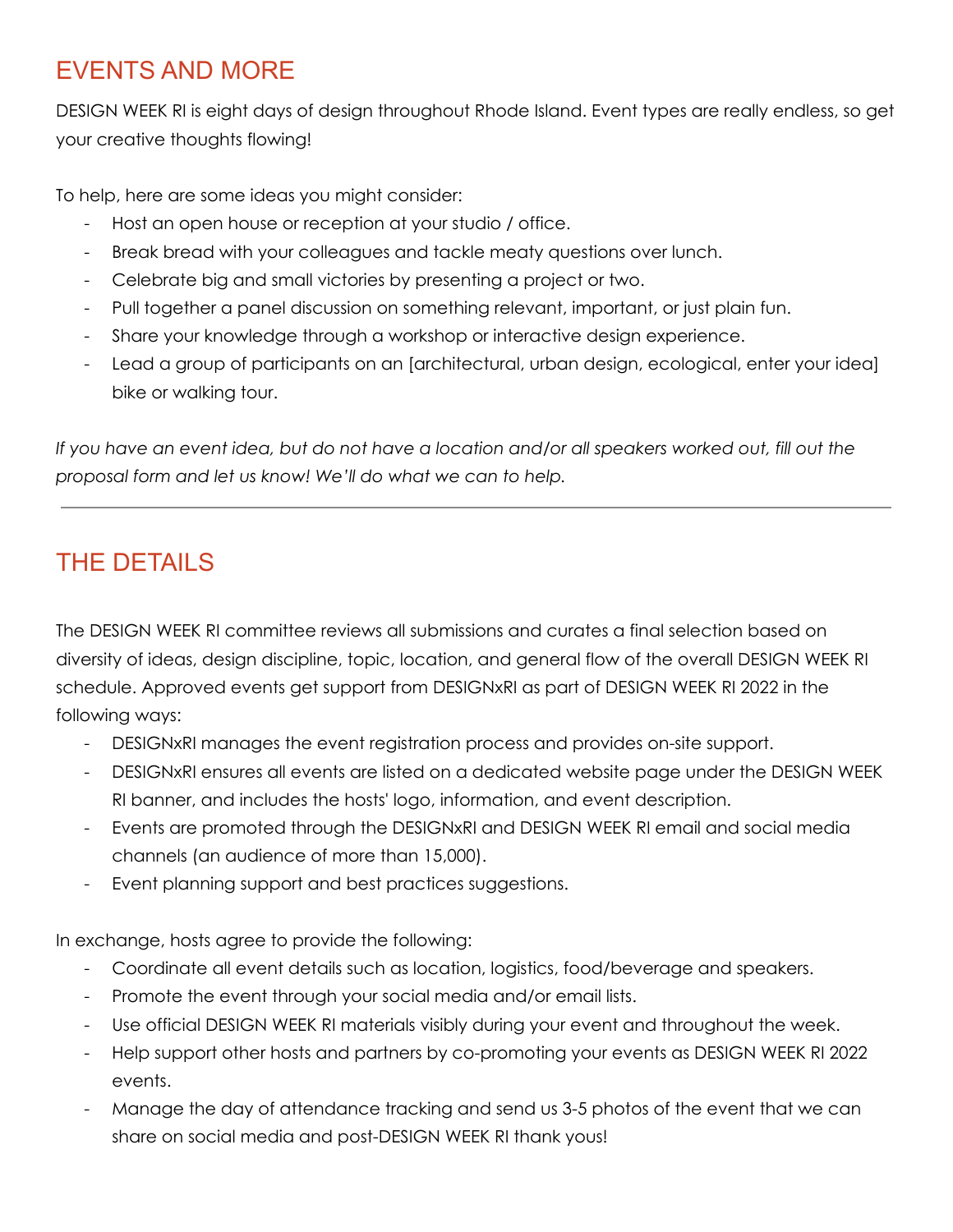Additional terms:

- Accepted events will be notified within 3 weeks of each deadline. For the Early Bird Deadline that is by June 27th. For the Regular Deadline that is by July 25th, 2022. Note that submissions made by the early bird deadline have priority around date and time placements and a discounted listing fee.
- If your event is accepted, the following is **due by Aug 5th the latest**. In order for DESIGNxRI to get your hosted event onto the website and in the promotional cue:
	- Full and final description of your event along with an event image, your company logo, headshots and bios for speakers (if applicable), and any other needed information.
	- Images should be 400x260 pixels for Lead Calendar photos, 350x350 pixels for headshots, and in JPEG, PNG, TIF, or PDF format.
	- Your logo will be included in your calendar listing, it should be no more than 150 pixels tall.
	- If you would like to submit additional images for marketing purposes, please submit images where the smallest dimension is no less than 1080px for general use (cropping etc)!

Fee (per event):

There are costs to hosting your event on the DESIGN WEEK RI calendar, but it is *very important* to us that the fee does not stop anyone from participating, so please contact us to discuss if needed: [Devin@designxri.com](mailto:Devin@designxri.com) .

#### **Early Bird Submission Deadline fee: June 6th, 2022**

\$50 Micro + Small design business / \$100 Nonprofit + Government / \$250 Corporate

#### **Regular Submission Deadline fee: July 1st, 2022**

\$75 Micro + Small design business / \$150 Nonprofit + Government / \$300 Corporate

#### \* Partners receive 50% off event fee. Sponsors receive a waiver on the fee.

\* Fee is charged upon event acceptance. If the event is not accepted, there is no fee.

### READY TO DIVE IN?

#### **[Propose](https://forms.gle/GSTNqW8NnbA4Bpd37) Your Idea ~ Use this Form >>**

Questions or comments? Email [muggs@designxri.com](mailto:muggs@designxri.com).